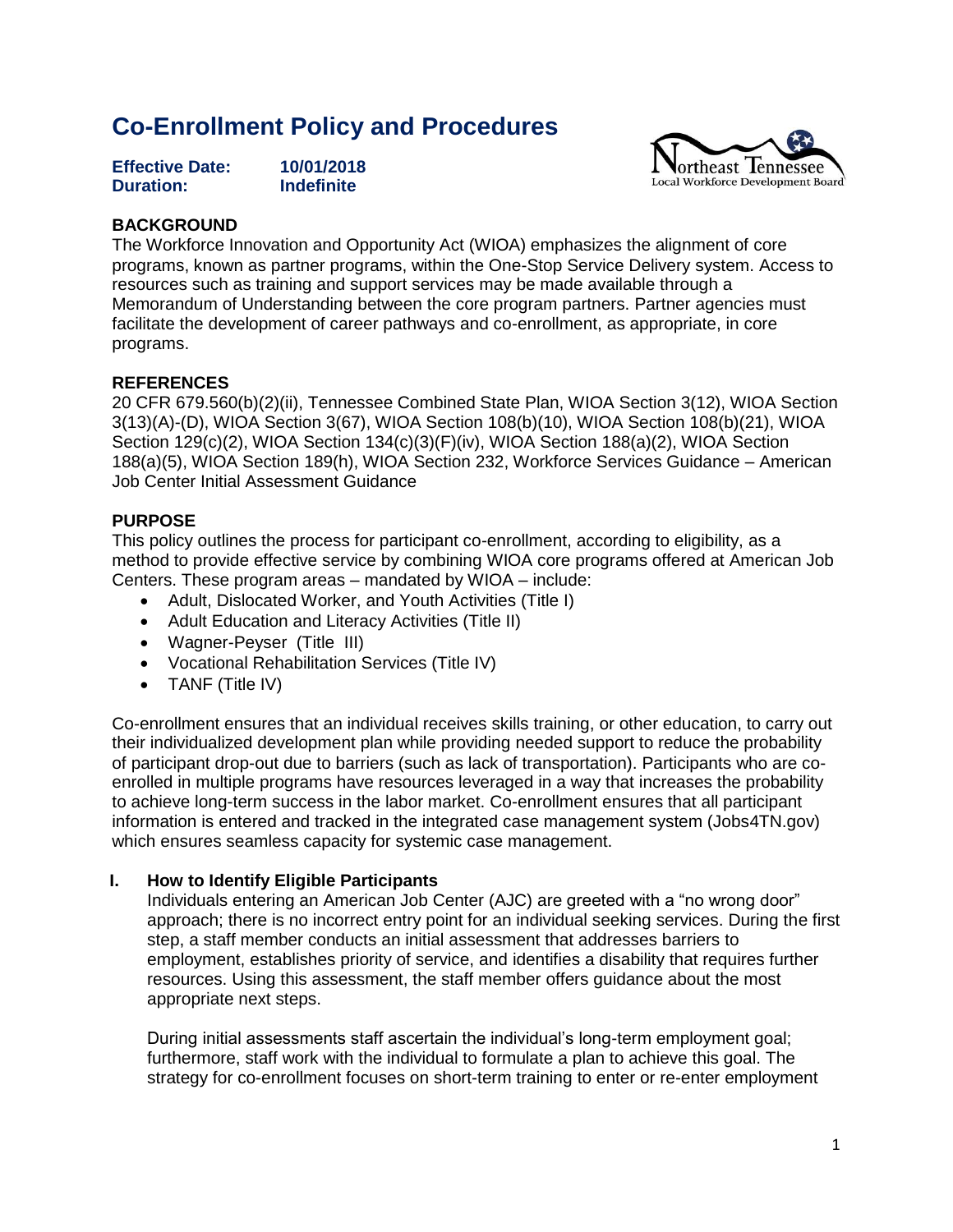while maintaining sight of how this plan will lead to long-term self-sustainability within the labor market.

### **II. Co-Enrollment Process**

Following the initial assessment, the individual may participate in core programs offered under WIOA or choose to seek staff assistance to establish which programs best fit their needs and eligibility. Candidacy for co-enrollment between and among all programs will be determined by appropriate JC staff. Ultimately, the goal is to formulate a plan specific to the needs of each individual which can then lead to self-sustaining employment.

### **III. Use of Technology-Enabled Intake**

NETLWDA American Job Centers are implementing and transitioning to an integrated, technology-enabled intake and case management information system for programs mandated by the core program provision and carried out by American Job Centers. As individuals are enrolled in multiple programs, this digital database is utilized to efficiently track progress, especially when services are being provided concurrently. All American Job Centers in NETLWDA use Jobs4TN.gov for case management.

### **IV. Youth Program Co-Enrollment**

Adult participants should be enrolled in a Youth program, if eligible, if they are in need of specific services available through the Youth program, as outlined in the 14 basic elements. When co-enrolled with the Youth program, the contracted youth program staff will take the lead on the case while working in close coordination with the Title I Career Specialist. Once the youth program services are completed, if appropriate, the case will return to the Title I Career Specialist for additional adult focused services.

#### **V. Types of Benefits that Complement WIOA Core Programs**

#### **a. Supportive Services**

Supportive Services offered by NETLWDA work in concert with, and provide support to, WIOA core programs. These services are in addition to the core programs mandated under WIOA; supportive services are intended to ensure better outcomes for participants. Services offered include, but are not limited to, transportation/mileage assistance, child care assistance, related incidentals, and other items as approved and allowed by NETLWDB policy. Supportive service determination is documented on the Supportive Services Determination form to help defray the cost of participating in an approved WIOA activity. This form is to determine the amount of supportive services per NETLWDB policies through the end of the Program Year. Since WIOA is not an entitlement program, the need for any supportive services for a participant is adequately documented in the participant file. All Supportive Services must follow NETLWDB policies regarding Remaining Need determination, as appropriate.

#### **b. Education and Training Services**

The Drive to 55 initiative's goal is to have 55% of Tennesseans with a college degree or certificate by the year 2025. To accomplish this goal the State has created two programs to offer increased access to education, namely:

**i. Tennessee Promise:** a program offered to all graduates of Tennessee high schools that provides a tuition free opportunity to attend two years at either a community college or technical college. The program also provides a mentor to assist a student as they progress through their education.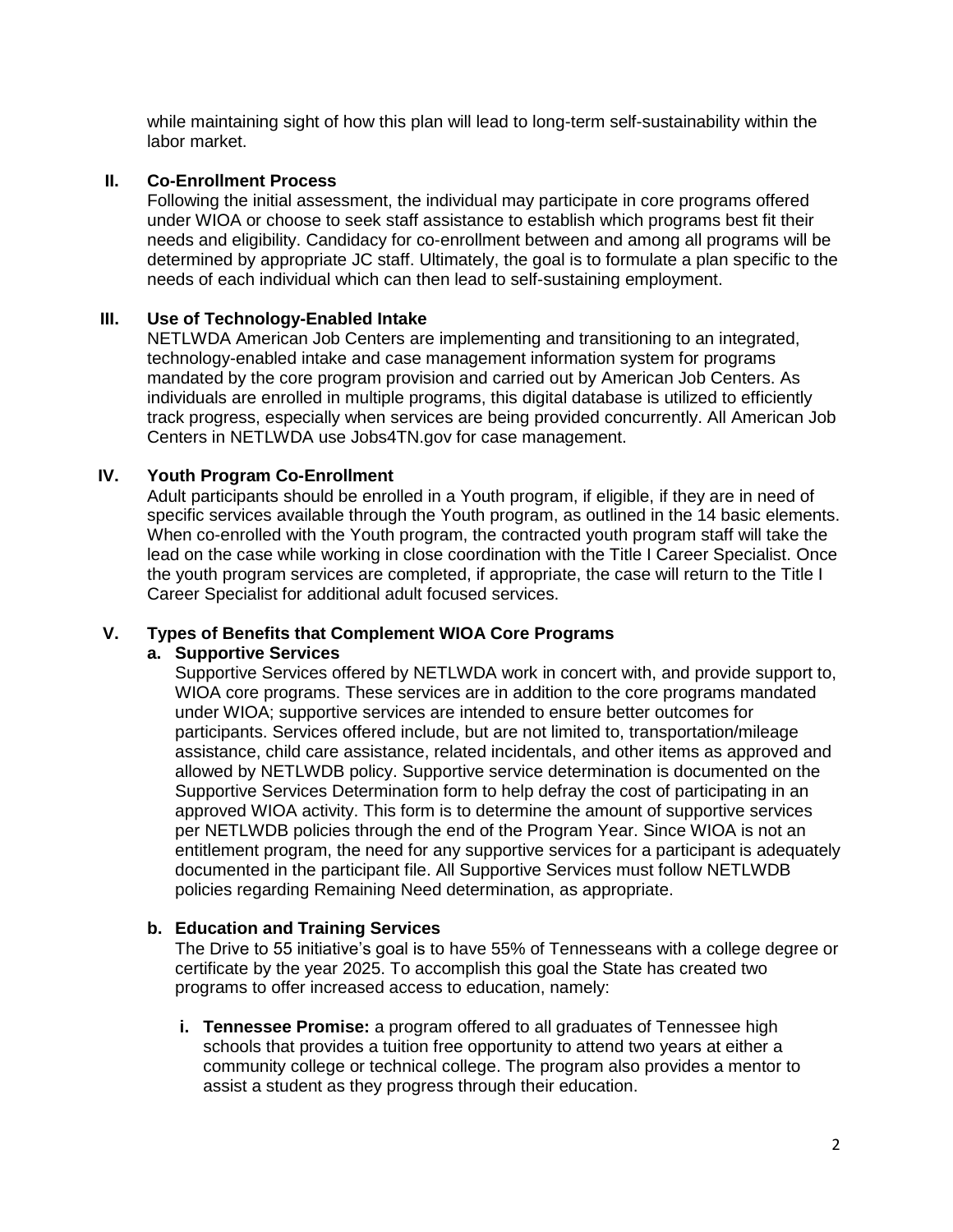- **ii. Tennessee Reconnect:** a grant that is offered to adults and provides an opportunity to earn a certificate from any of the 27 Tennessee Colleges of Applied Technology.
- **c. Braiding Funds:** By braiding funds between supportive and educational services, a participant receives maximum benefit in proportion to the amount of funds spent. For example, an individual using Tennessee Reconnect grant funds to attend trade school classes may lack access to adequate transportation. Without access to transportation, an individual would face a barrier to the skills training opportunity provided under WIOA. In this case, WIOA, TAA or SNAP Employment and Training funds could be used to remove this barrier.

### **VI. Last Dollar Supportive Services**

Funds within the Tennessee Reconnect and Tennessee Promise programs are considered to be "last dollars", meaning that they are intended to fill the gap between the expenses covered under financial aid (e.g. tuition) and additional costs such as books and other necessary supplies. If either the Tennessee Promise or Reconnect grants are used, then WIOA funds can be used for supportive services. Supportive services are only provided when the services are not available elsewhere, since WIOA is considered funding of last resort. Supportive services are not entitlements and are supported by demonstration of financial need. The participant's need for the provided service is documented in the case file; participants enrolled in individualized career or training services must demonstrate need in the Individual Employment Plan (IEP) or Individual Service Strategy (ISS). See NETLWDB WIOA Support Services Policy for additional information regarding supportive services.

## **VII. Non-Duplication of Services**

NETLWDA coordinates education and workforce development activities, relevant secondary and postsecondary education programs and activities, to coordinate strategies, enhance services, and avoid duplication of services. This functional alignment of staff and services ensures that concurrent enrollment in programs, which enhances the services provided to an individual, has avoided duplication or redundancies of services. Jobs4TN is used to view the entirety of services offered to an individual, including dates and times when services were received.

#### **VIII. Funding**

In order to maximize services offered to an individual enrolled in multiple programs, NETLWDA coordinates funding for individual training accounts with funding from other Federal, State, local, or private job training programs or sources to assist the individual in obtaining training services. These programs and funding amounts are identified on the Student Need Assessment and Financial Aid Award for WIOA Coordination form and AJC staff are responsible for tracking Remaining Student Need.

#### **IX. Adherence to Military Selective Services Act**

American Job Centers within NETLWDA ensure that each individual participating in any program or activity, or receiving any assistance or benefit, has not violated Section 3 of the Military Selective Service Act (50 U.S.C. App. 453) by not presenting and submitting to registration as required.